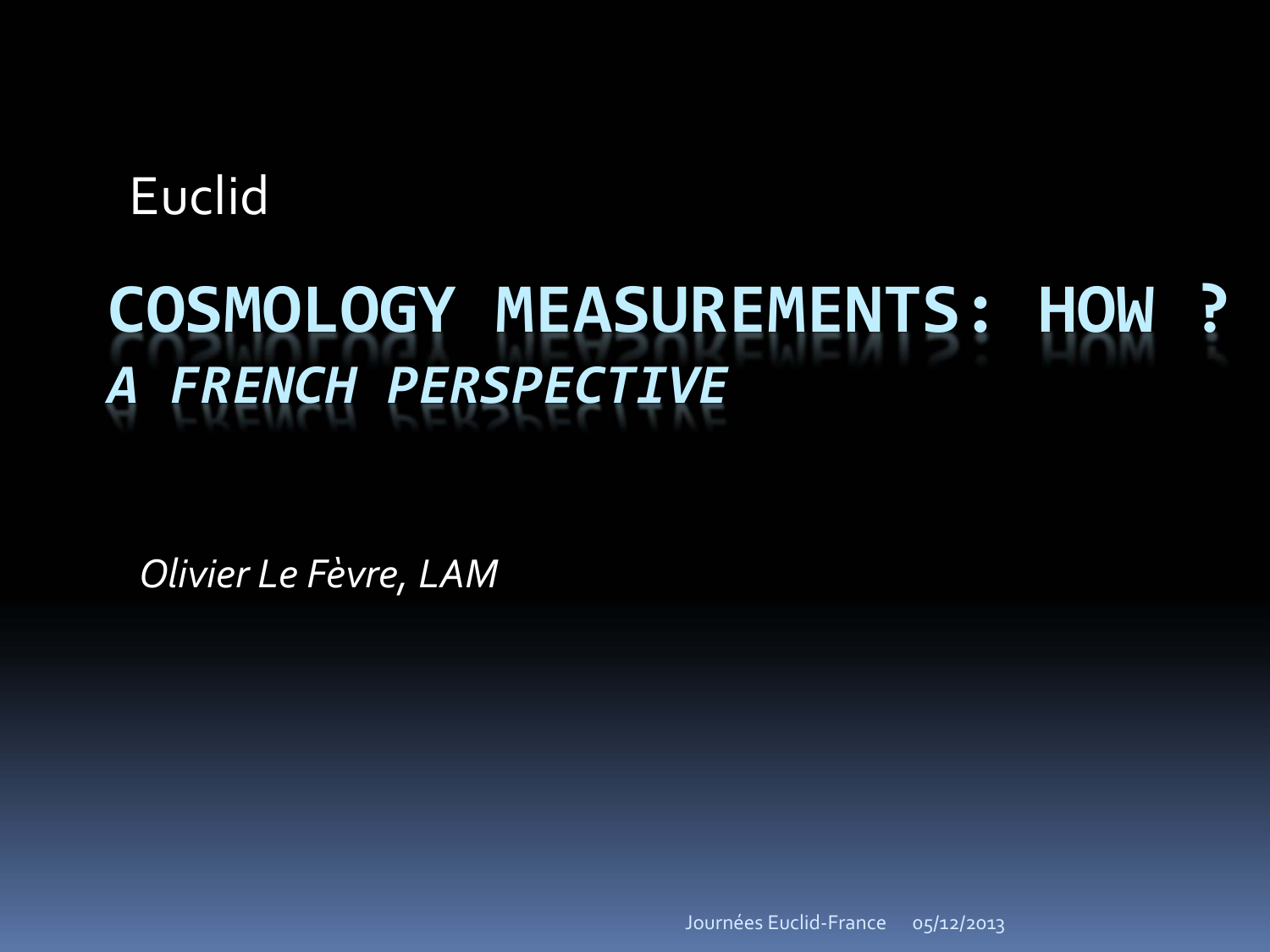## Outline

- Euclid: a mission with a goal
	- Precise requirements  $\Box$
- The key measurements
- **The Survey machinery** 
	- **Euclid**; ancillary data
- Making the cosmology measurements
- · Euclid is not alone
- The French position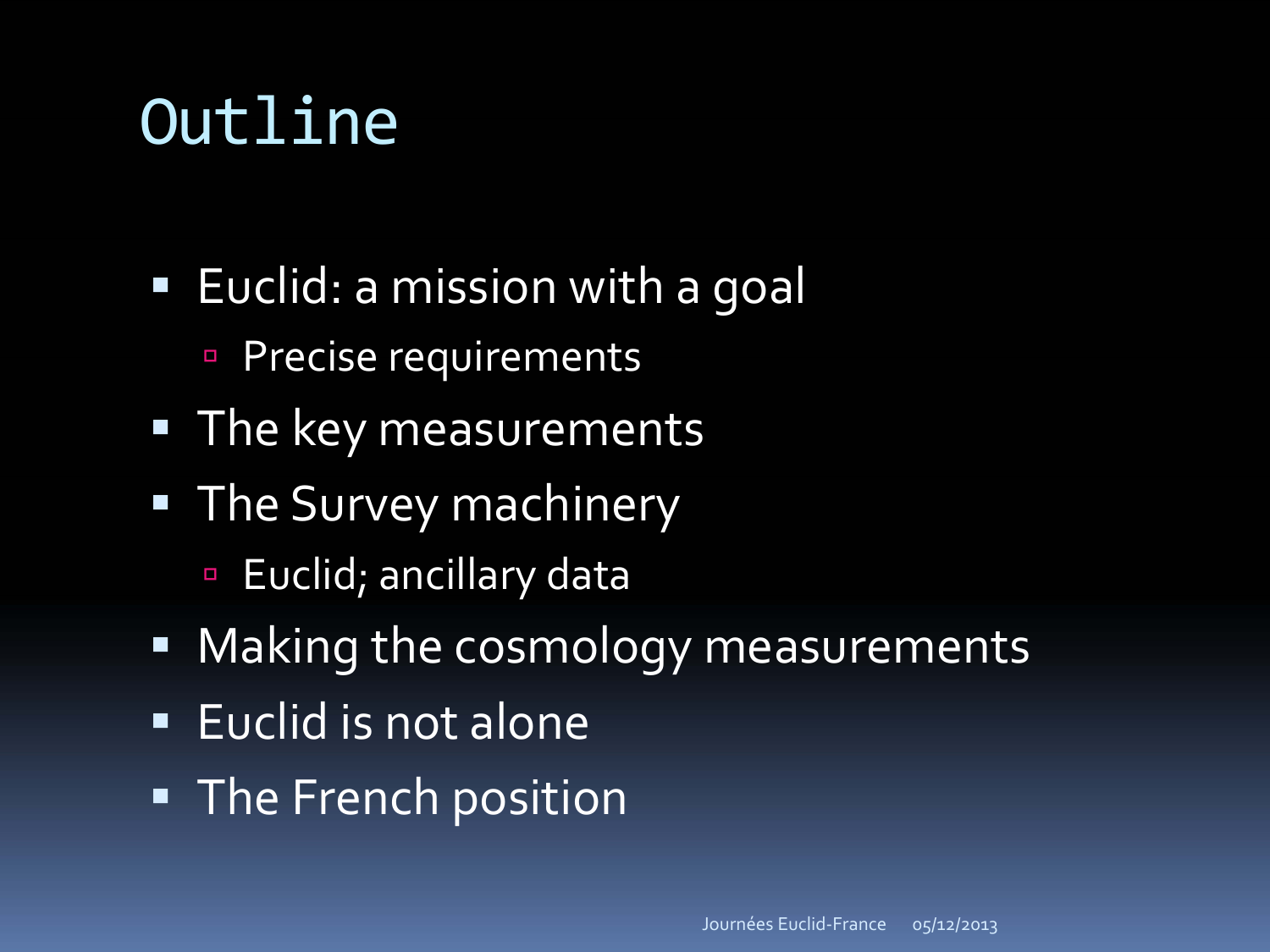## Euclid <sup>=</sup> one goal

"Euclid is an ESA mission to map the geometry of the dark Universe"

*Understand the origin of the accelerated expansion: Dark Energy or ModifiedGravity ?*

- All mission requirements are derived from this
- ■ Euclid is not a multi-purpose observatory
- Euclid will do lots of other things (see: Legacy), but they piggyback on the Cosmology drivers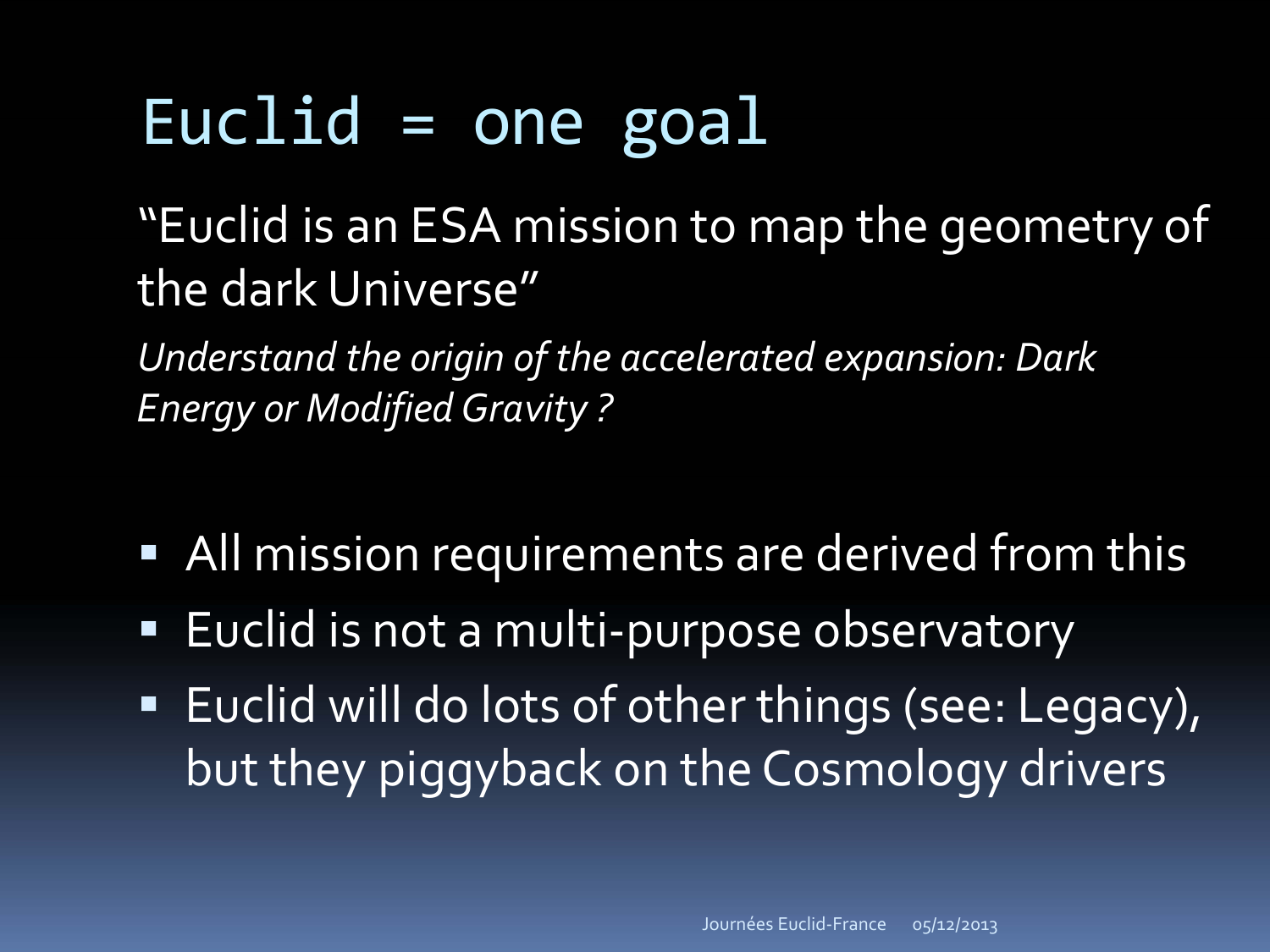# Very precise requirements: L0

- Predict physical effects and observables sensitive to dark energy and/or gravity
	- **E** Cosmic history of expansion
	- $\Box$ **E** Cosmic history of structure formation
		- $\blacksquare$  DE equation of state,  $w_o$ ,  $w_a$
		- Growth rate of structure:  $\gamma$
- Required accuracy of cosmological measurements to decisively identify the contributions of DE and/or gravity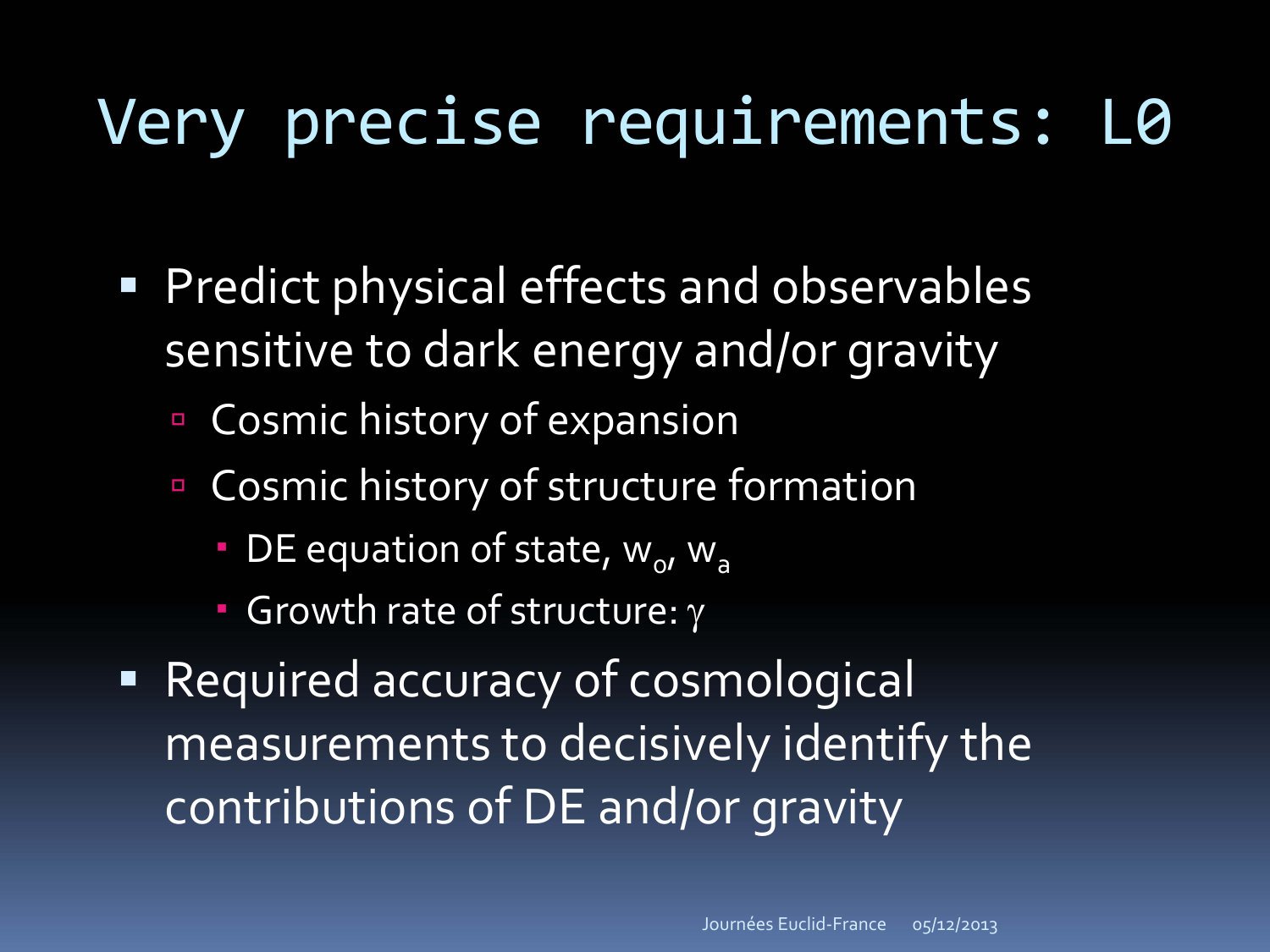| $R-L0$   | The Euclid Mission will by itself allow us to<br>• understand the nature of the apparent acceleration of the Universe and<br>• test gravity on cosmological scales<br>from the measurement of the cosmic expansion history and the growth rate of<br>structures.                                                            |
|----------|-----------------------------------------------------------------------------------------------------------------------------------------------------------------------------------------------------------------------------------------------------------------------------------------------------------------------------|
| R-L0.1   | To determine the nature of the apparent acceleration, Euclid will distinguish<br>effects produced by a cosmological constant from those produced by a<br>dynamical dark energy. This must be done by achieving a minimum FoM>400<br>from Euclid data alone.                                                                 |
| $R-L0.2$ | To experience effects of gravity on cosmological scales, Euclid will probe the<br>growth of structure and will separately constrain the two relativistic potentials,<br>$\Psi$ , $\Phi$ . This can be done by achieving an absolute 1 $\sigma$ precision of 0.02 on the<br>growth index, $\gamma$ , from Euclid data alone. |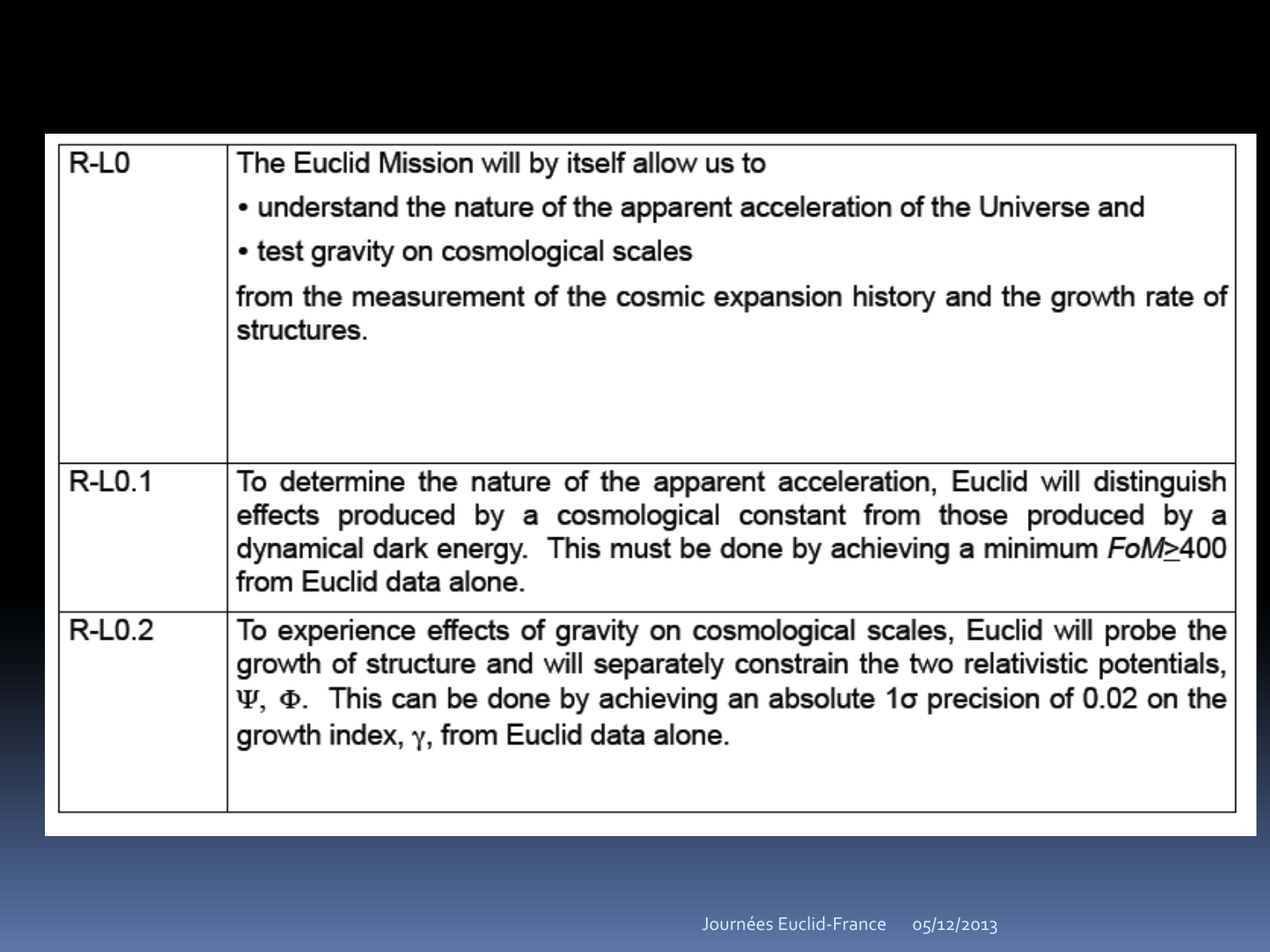# Key observables: probes

Probes sensitive to expansion history and/or growth rate of structures

- Weak Lensing: probes the distribution of matter
	- $\blacksquare$ Expansion history
	- $\Box$ ■ Growth rate
- Galaxy clustering
	- Gravity-induced clustering growth
- They are complementary
	- And can be also used to probe dark matter (e.g. neutrino) and inflation
- Other "secondary" probes: clusters, ...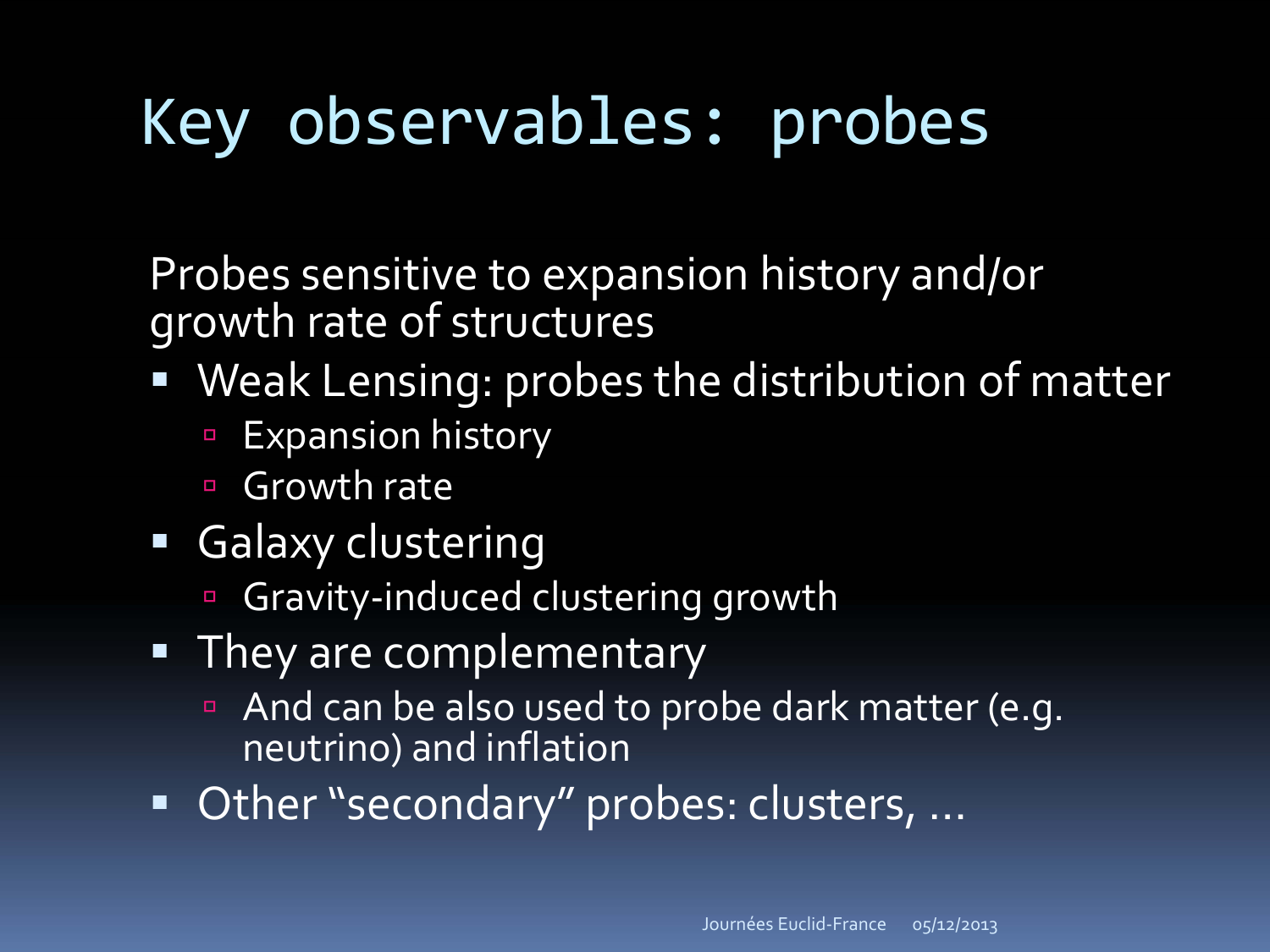## Measurements

| <b>Sector</b>        | <b>Euclid Targets</b>                                                                                                                                              |
|----------------------|--------------------------------------------------------------------------------------------------------------------------------------------------------------------|
| Dark Energy          | Measure the cosmic expansion history to better than 10% for several redshift bins<br>٠<br>from $z = 0.7$ to $z = 2$ .                                              |
|                      | Look for deviations from $w = -1$ , indicating a dynamical dark energy.                                                                                            |
|                      | Euclid alone to give $F \circ M_{\text{DE}} > 400$ (roughly corresponding to 1-sigma errors on $W_{\text{o}}$ &<br>٠<br>$W_a$ of 0.02 and 0.1 respectively)        |
| Test of<br>Gravity   | Measure the growth index, $\gamma$ , with a precision better a 1-sigma error of 0.02<br>٠                                                                          |
|                      | Measure the growth rate to better than a 1-sigma error of 0.05 for several redshift<br>٠<br>bins between $z = 0.5$ and $z = 2$                                     |
|                      | Separately constrain the two relativistic potentials $\Psi$ , $\Phi$ .<br>٠                                                                                        |
|                      | Test the cosmological principle<br>٠                                                                                                                               |
|                      | Detect dark matter halos on a mass scale between $10^8$ and $>10^{15}$ M <sub>Sun</sub><br>٠                                                                       |
|                      | Measure the dark matter mass profiles on cluster and galactic scales<br>٠                                                                                          |
| Dark Matter          | Measure the sum of neutrino masses, the number of neutrino species and the<br>neutrino hierarchy with a 1-sigma accuracy of a few hundredths of an eV              |
| Initia<br>Conditions | Measure the matter power spectrum on a large range of scales in order to extract<br>٠<br>values for the parameters $\sigma_8$ and n to a 1-sigma accuracy of 0.01. |
|                      | For extended models, improve constraints on $n$ and $\alpha$ with respect to Planck alone<br>by a factor 2.                                                        |
|                      | Measure the non-Gaussianity parameter $f_{NL}$ for local-type models with a 1-sigma<br>٠<br>error better than 2.<br><u> Journées Euclid-France 05/12/2013</u>      |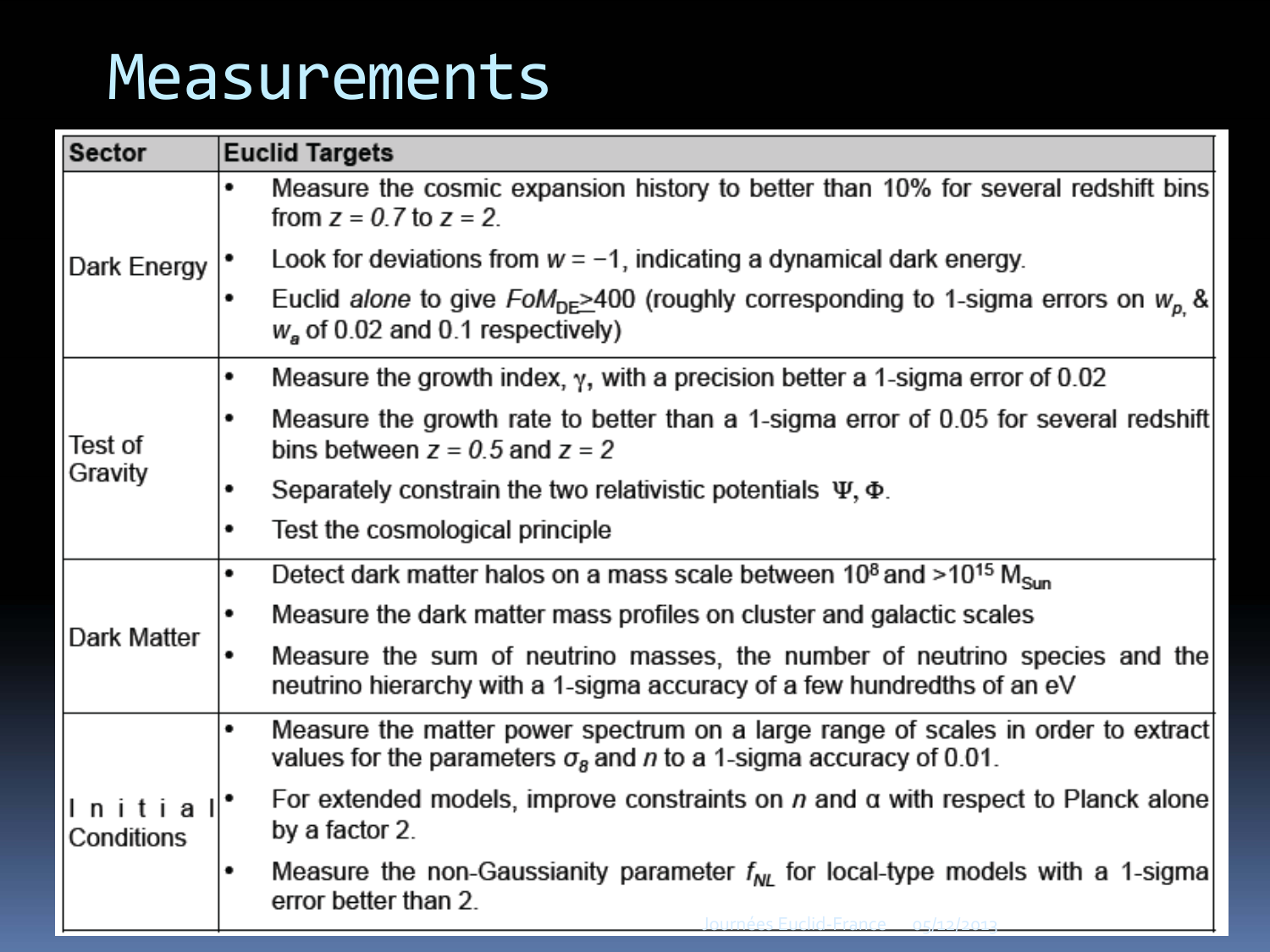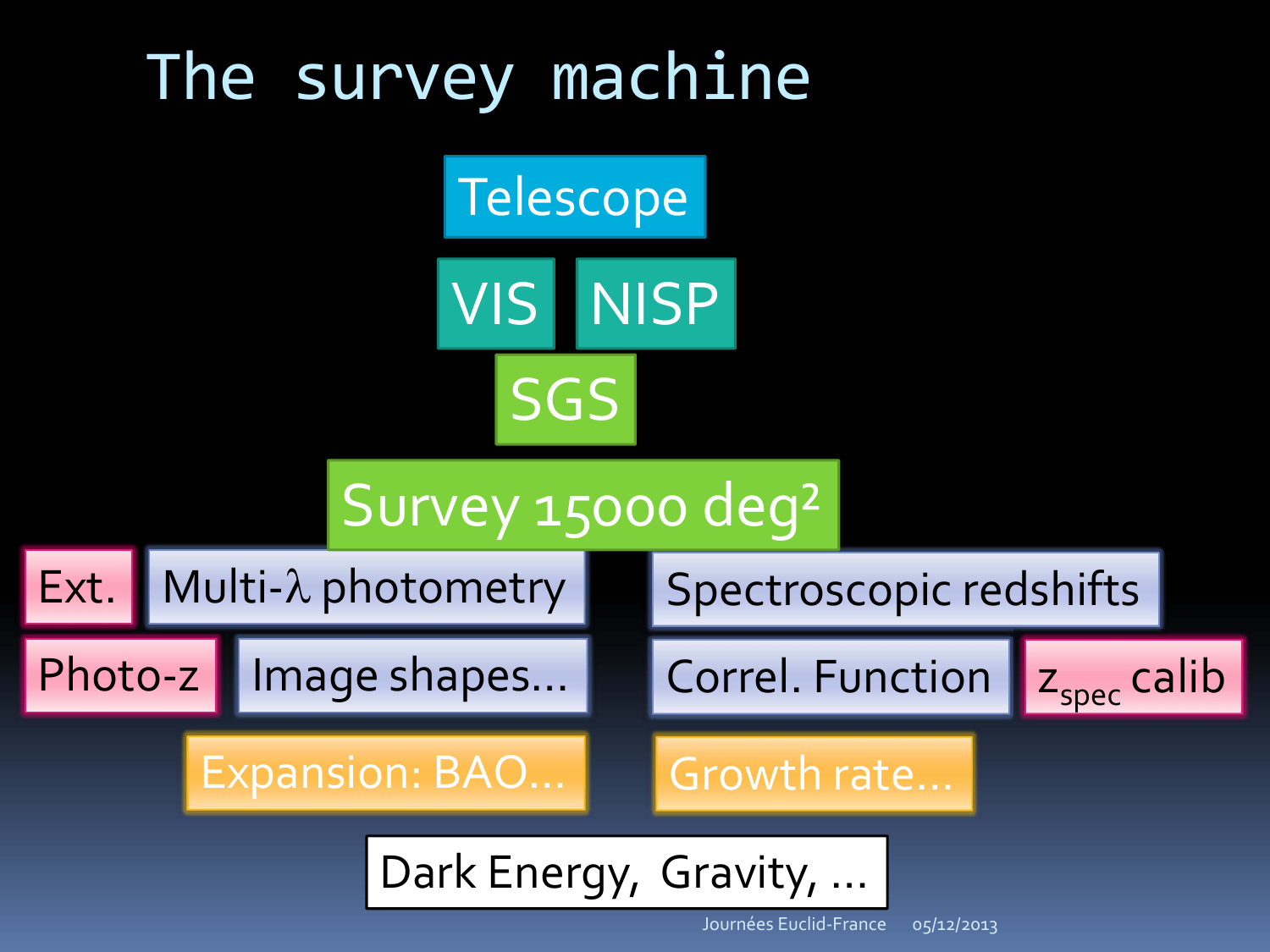## Making the cosmology measurements

- 1. Assemble survey data
- 2. Well calibrated VIS and NISP data
- 3. Need external data
	- $\blacksquare$ □ Visible photometry
	- $\blacksquare$ Spectroscopic redshifts samples
- 4. Understand / map the survey selection function
- 5. Single probe measurements
- 6. Combine probes measurements
	- Primary, primary and secondary
- 7. Combine Euclid probes with other probes
	- **Euclid + Planck…**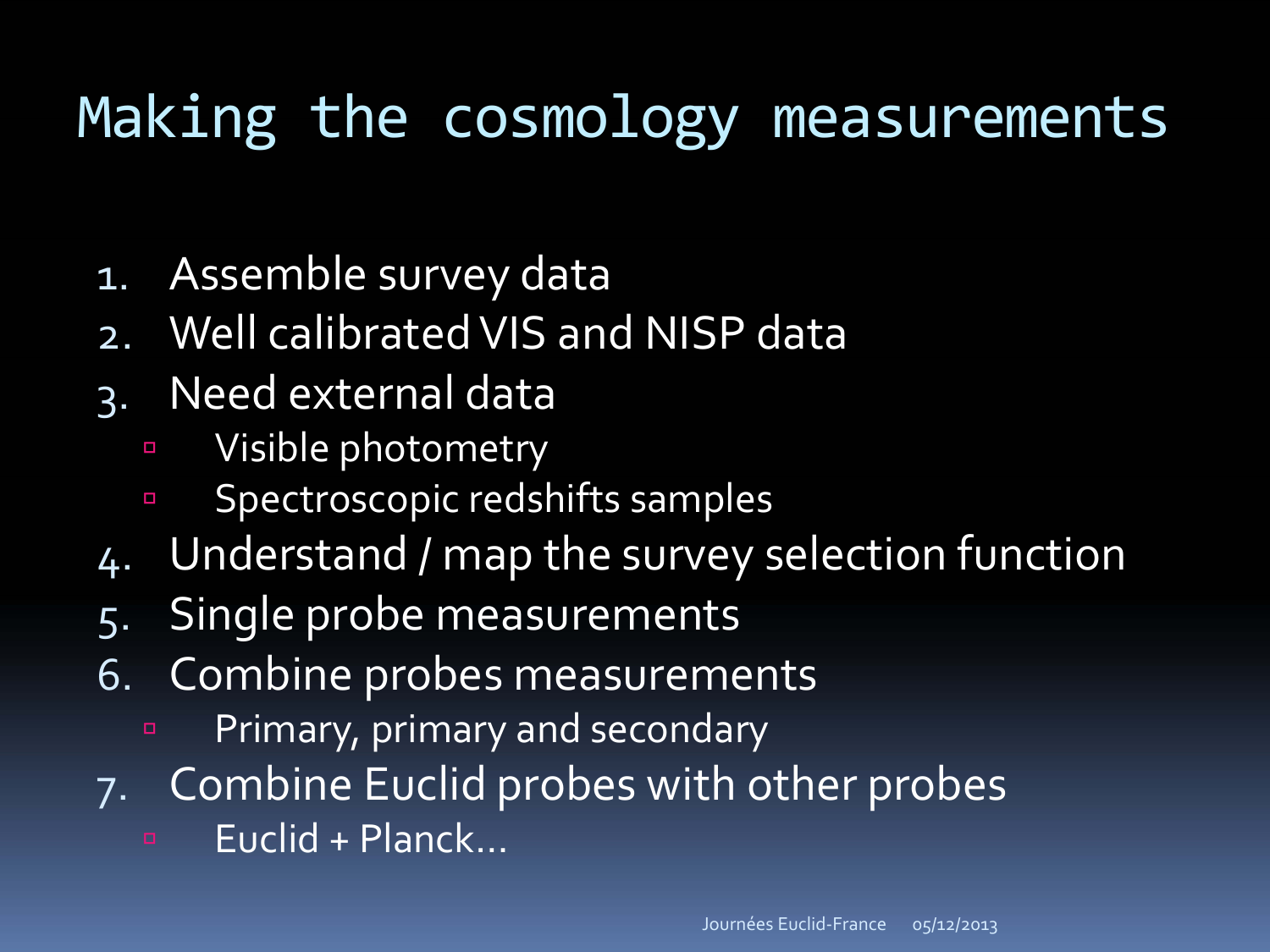### Euclid is not alone: tough competition

| <b>Survey</b>     | <b>Probes</b>                              | Deg <sup>2</sup> | z range                                   | N gal/QSO                                | <b>Date</b>    |
|-------------------|--------------------------------------------|------------------|-------------------------------------------|------------------------------------------|----------------|
| <b>BOSS</b>       | BAO, $f_{q}$ , clusters                    | 10000            | $0.3 - 0.8$ (gal)<br>$2.2 - 3 (OSO)$      | $1.5x10^6$<br>1.6x10 <sup>5</sup>        | <b>Now</b>     |
| <b>VIPERS</b>     | $f_q$                                      | 25               | $0.6 - 1.2$                               | 10 <sup>5</sup>                          | <b>Now</b>     |
| <b>CFHT-Lens</b>  | Lensing                                    | 150              | $0.2 - 1.3$                               | $4X10^6$                                 | <b>Now</b>     |
| eBOSS             | BAO, $f_{q}$ , clusters                    | 7500             | $0.6 - 1$ (gal)<br>$1 - 3.5$ (QSO)        | 6x10 <sup>5</sup><br>7X10 <sup>5</sup>   | 2014           |
| <b>PFS-SUMIRE</b> | BAO, $f_q$ , clusters                      | 1400             | $0.5 - 2$                                 | $5x10^6$                                 | 2018           |
| 4MOST             | BAO, $f_{q}$ , clusters                    | 15000?           | $0.5 - 1.5$ ?                             | 2X10 <sup>7</sup>                        | 2020           |
| <b>MS-DESI</b>    | BAO, $f_a$ , clusters                      | ~15000           | $0.5 - 1.6$                               | 4X107                                    | 2020           |
| <b>JPAS</b>       | Lensing, BAO, f <sub>a</sub> ,<br>clusters | 8600             | $0.5 - 1.5$                               | $3x108$ (gal)<br>5x10 <sup>6</sup> (QSO) | 2018           |
| <b>LSST</b>       | Lensing, BAO, f <sub>a</sub> ,<br>clusters | 18000            | $0.3 - 3$                                 | $>3\times10^{10}$                        | 2020           |
| <b>EUCLID</b>     | Lensing, BAO, $f_q$ ,<br>clusters          | 15000            | $0.5 - 1.5$ (lensing)<br>1-2 (clustering) | $1X10^{10}$<br>5x10 <sup>7</sup>         | 2020           |
| <b>WFIRST</b>     | $\overline{?}$                             | $\overline{?}$   |                                           | $\overline{?}$                           | $\overline{?}$ |

Journées Euclid‐France05/12/2013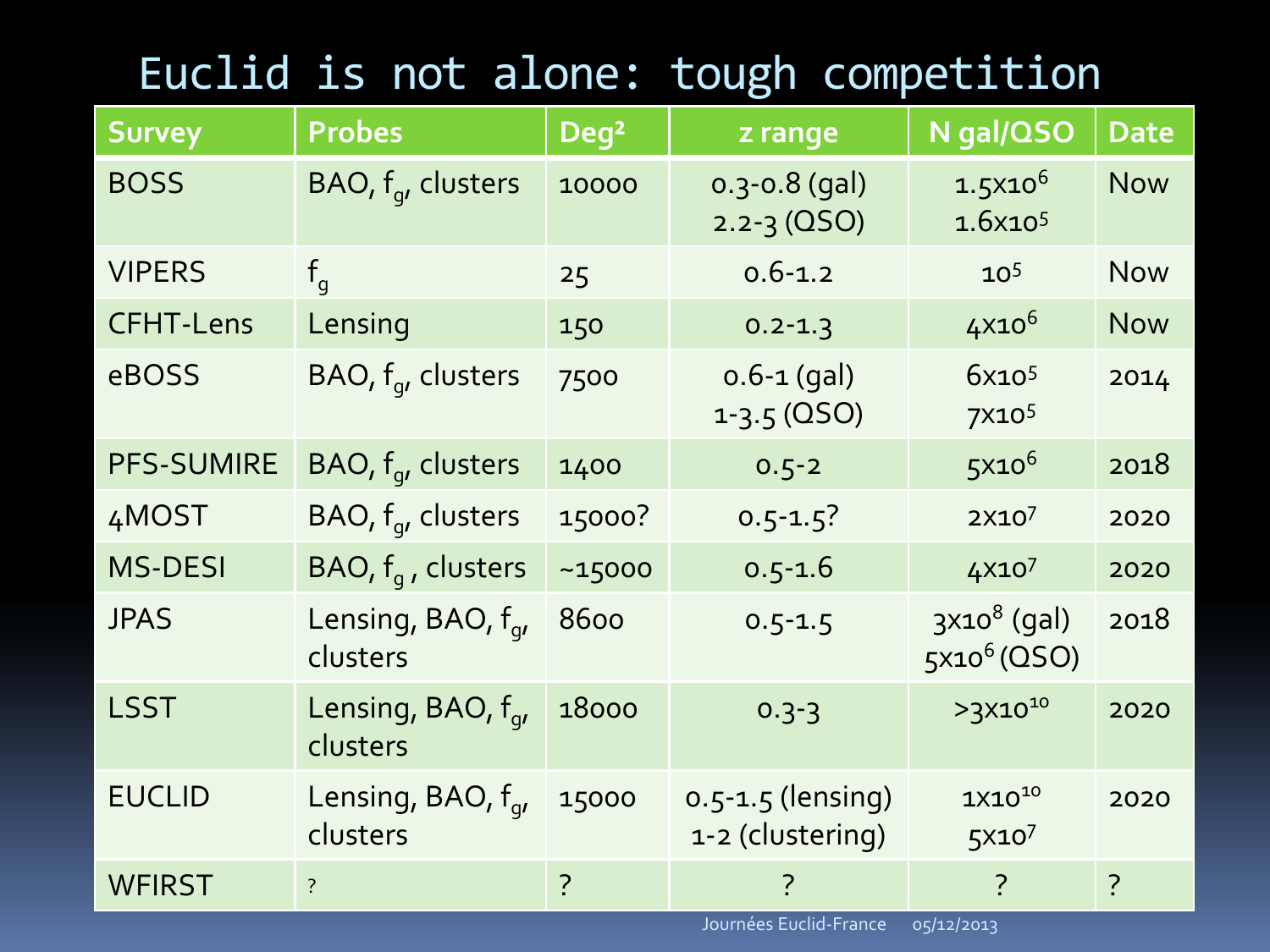## The 'french touch'

- $\mathcal{L}_{\mathcal{A}}$  Leading expertise all along the measurement chain
	- Experts in leading large imaging and spectroscopic surveys and their instrumentation
	- $\blacksquare$  <sup>F</sup>‐experience invaluable in designing and implementing VIS, NISP, SGS
- 'Probe masters': clustering, lensing, clusters
	- □ And 'external' probes (Planck…)
- Cosmology theory
- $\blacksquare$  One challenge: coordinating the combination of probes
	- □ This must be done by the french community !



Best measurement of the WL shear (CFHTLens, Kilbinger et al. 2013)



#### Best measurement z~0.8 growth rate (VIPERS, de laTorre et al. 2013)

Journées Euclid‐France05/12/2013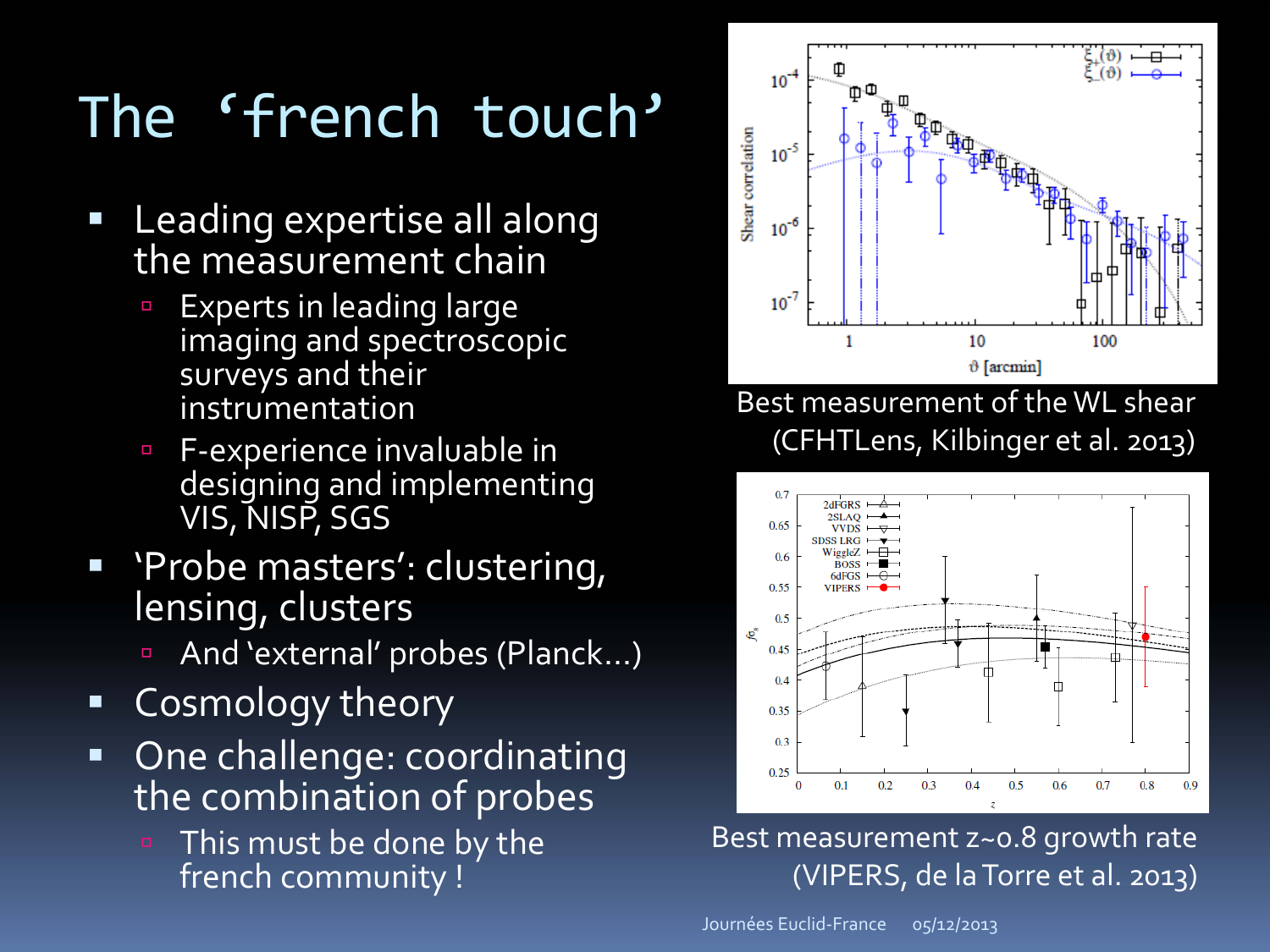#### Responsabilities France, ground segment

Ground Segment

OU: 9 lead or co**lead** 

(for a total of 27)

| Responsibilité    |                                   | Country    | <b>Names</b>                      |
|-------------------|-----------------------------------|------------|-----------------------------------|
| GS project office | GS manager                        |            | F. Pasian                         |
|                   | GS deputy manager,<br>system lead | F          | C. Dabin                          |
|                   | <b>GS scientist</b>               | F          | M. Sauvage                        |
| OU                | OU-VIS VIS imaging                | F.<br>' UK | McCracken / Benson                |
|                   | OU-NIR imaging                    | G/I        | A. Grazian / R. Bouwens           |
|                   | <b>OU-SIR spectro</b>             | 1 / F      | Scodeggio / Surace                |
|                   | <b>OU-EXT non Euclid</b>          | G/NL       | Mohr / Gijs-Verdoes-Kleijn /      |
|                   | <b>OU-SIM simulations</b>         | F          | Serrano / Ealet                   |
|                   | OU-MER data merging               | I/F/G      | Fontana / Douspis / Koppenhoefer  |
|                   | OU-SPE spectra                    | F          | Le Fèvre / Mignoli                |
|                   | OU-LE <sub>3</sub> level 3        | F/I/UK     | J-L.Starck / S. Borgani / Abdalla |
|                   | OU-SHE shear                      | UK/UK/CH   | Taylor / Schrabback / Courbin     |
|                   | OU-PHZ photoz                     | CH/SP      | Paltani / Castander               |